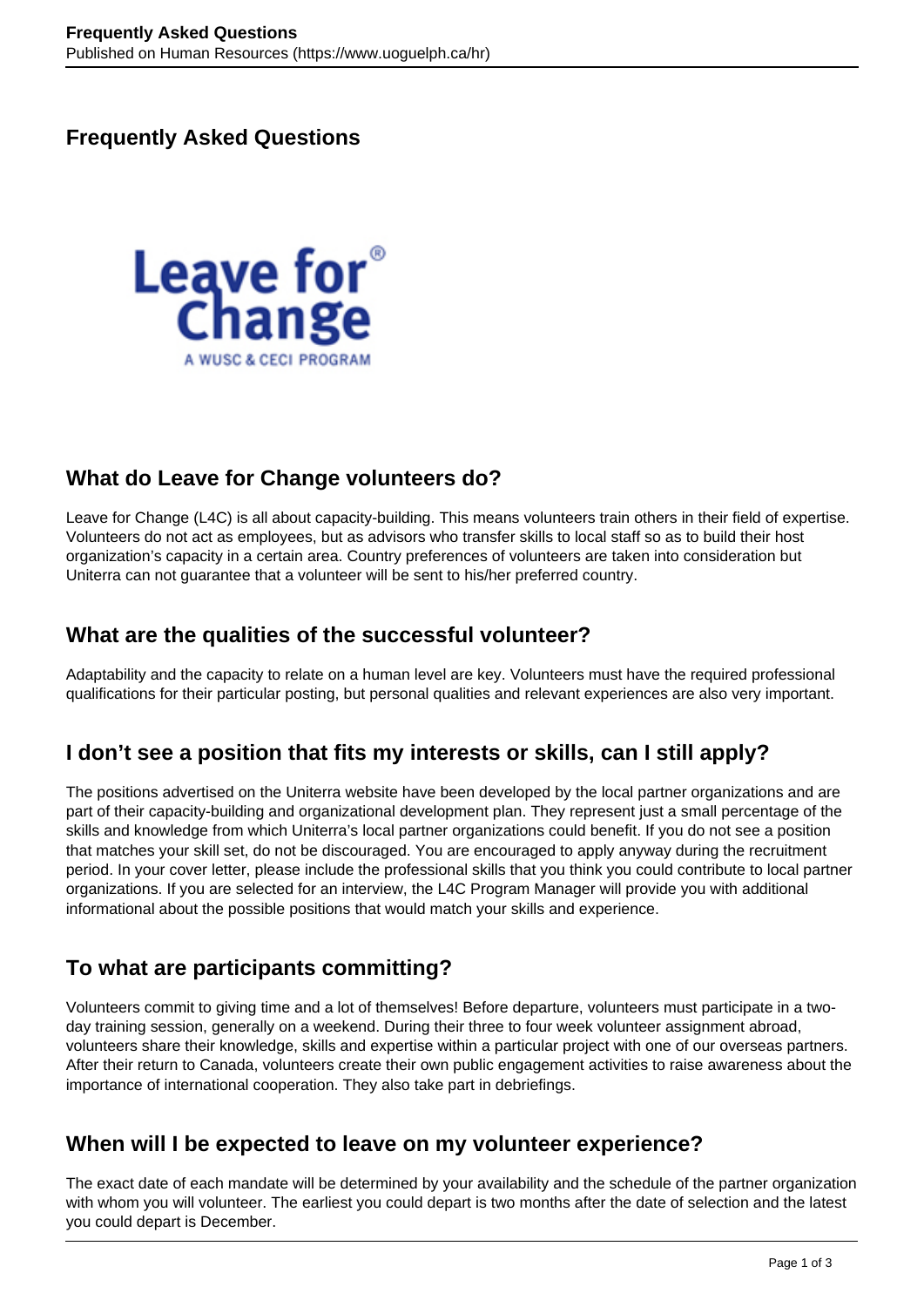# **What happens if I'm accepted into the program, but I leave the University? Can I still participate?**

Participants need to be employed with the University of Guelph at the time of the volunteer opportunity.

# **What happens if I'm accepted into the program, but am unable to attend during the year due to unforeseen circumstances (parental leave, sick leave, etc.)? Will I lose my spot and have to re-apply the following year?**

Generally speaking, you would lose your spot. However, Uniterra will consider each situation on a case-by-case basis.

# **Am I considered to be working for the University of Guelph when I am overseas?**

Your participation in Leave for Change is done on your own time. You will not be traveling as a representative of the University. All successful participants will sign volunteer contracts with Uniterra.

#### **Do I have to use my vacation time to participate in the program?**

Yes, as this is a volunteer opportunity, staff and faculty are expected to participate on their own time.

# **Can spouses / significant others participate?**

No.

# **What type of accommodation is provided?**

Accommodations are consistent with local standards. They will be clean and basic.

# **Can I make stopovers to and/or from the country I will be volunteering in? Can I extend my stay?**

No, the Department of Foreign Affairs, Trade and Development Canada, which finances the Uniterra program does not allow volunteers to extend their stay in their host country following their mandate. For reasons of security and legal responsibility, volunteers can not make changes to their flight itinerary, even if the volunteer covers the cost of changing their plane ticket. Uniterra will issue the airline tickets with no stopovers or extensions built in. There will be no exceptions to this rule.

# **Do I have to pay for part of the travel costs?**

No, because the University of Guelph has accepted to cover part of the costs and Uniterra covers most of the rest including, among other, required vaccinations and health insurance, pre-departure training, visas, flights and lodging. Volunteers also receive a per-diem to cover meals and local travel to their place of volunteer work.

# **In case of accident or disease while I'm abroad, am I insured?**